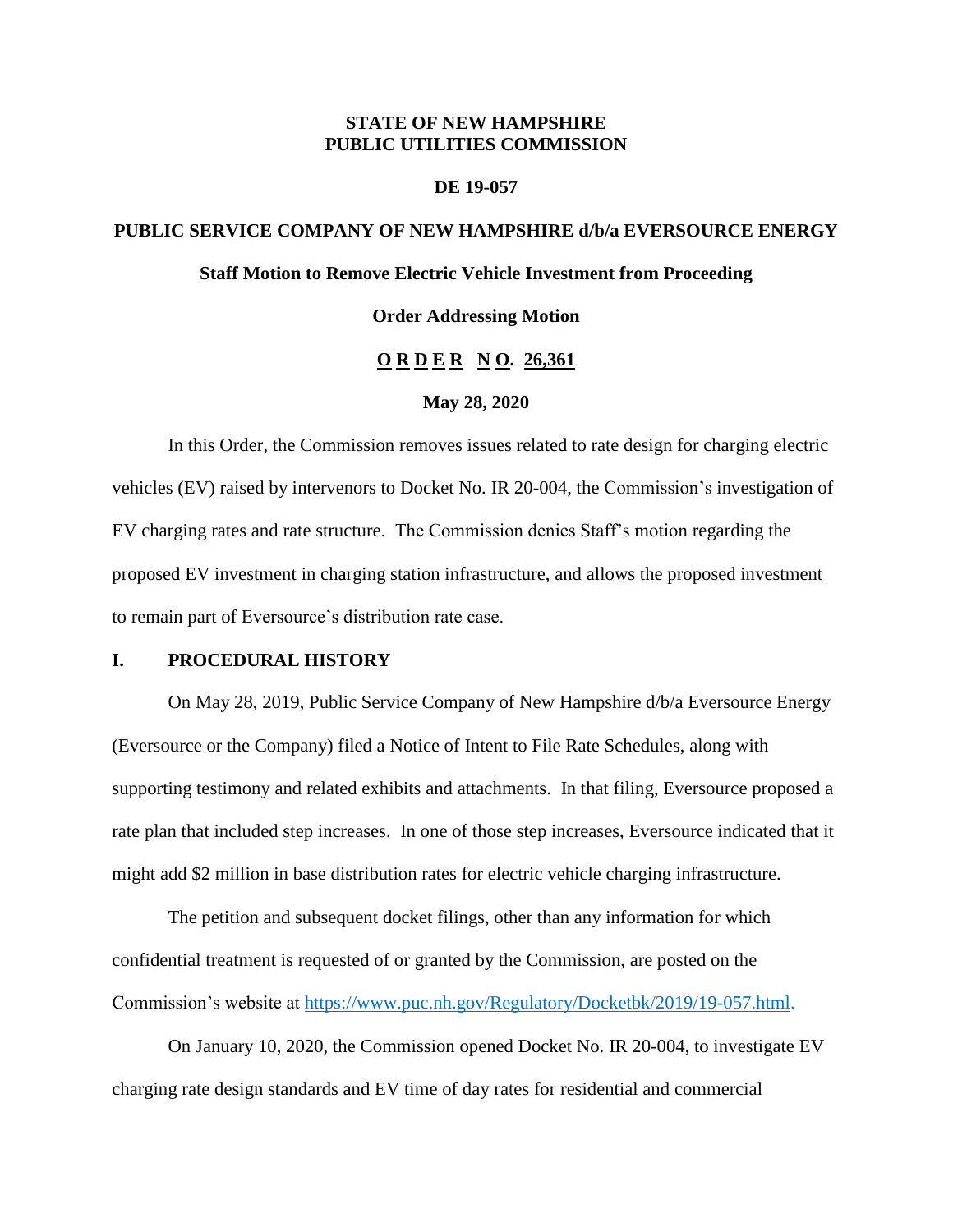customers. On February 5, Staff filed a motion (Motion) to remove the \$2 million costs for EV infrastructure from the calculation of any distribution rate increase from the instant docket. Staff suggested that parties and intervenors interested in the EV charging issue could be heard in Docket No. IR 20-004. Clean Energy New Hampshire (CENH) and the New Hampshire Department of Environmental Services (DES) filed objections to Staff's Motion. The Office of the Consumer Advocate (OCA) filed a letter in support of Staff's Motion. Eversource did not submit any comments on Staff's Motion.

#### **II. POSITIONS OF THE PARTIES AND STAFF**

#### **A. Eversource**

In its Petition for Permanent Rates, Eversource requested a rate change of \$69.9 million. Eversource stated that it is "exploring options for a public-private partnership to develop an electric vehicle (EV) fast charging corridor for New Hampshire in coordination with the state EV Commission. Through this project, Eversource would invest approximately \$2 million of base capital to construct distribution facilities, primarily service drops, to energize a series of EV fast chargers." *See* Testimony of William J. Quinlan, at Bates page 53. Eversource stated that EV expenditures would be included with other base capital investments in one of the proposed step increases Eversource included in its rate plan. Eversource's filing provided no additional details on its proposed investment in EV charging infrastructure.

#### **B. Staff**

Staff argued that, given the limited period of time allowed for review of the distribution rate case, and the opening of Docket No. IR 20-004, the Commission should order Eversource to remove the EV proposal from its request for an increase in distribution base revenues. Staff recommended that the Commission direct intervenors and parties interested in EV charging issues to offer their comments in IR 20-004 and any subsequent related proceedings that may follow.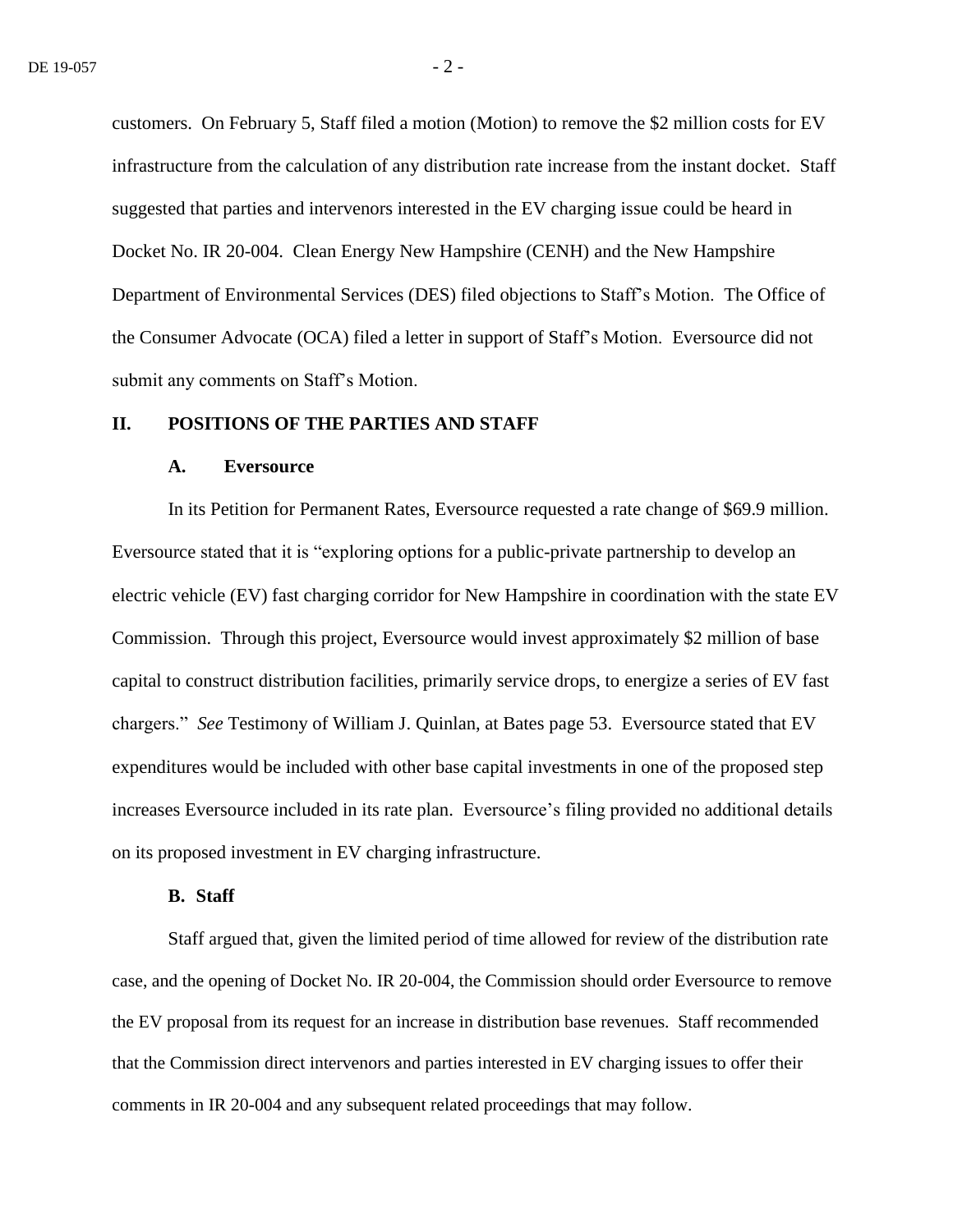Staff included the Company's response to Staff Data Request 13-012 with its motion. Staff Data Request 13-012 asked whether the revenue requirement for EV was included in the calculation of any step increase, and, if so, where that calculation could be found in the filing. Staff also asked if Eversource included the proposed EV revenue requirements in the calculation of rates, and, if so, where that calculation could be found. In its response, the Company stated:

Eversource has calculated illustrative revenue requirements based on the capital expenditure forecast currently available. However, please note that the calculations included in this proceeding are for illustrative purposes. The Company is not at this time requesting that the PUC authorize the precise step adjustment in future years that has been calculated in this case. Here, the Company is requesting to implement step adjustments on a going forward basis that will be calculated based on actual plant placed in service through the end of the year prior to the year.

*See* Attachment to Staff Motion at 1.

Staff argued that Eversource had not provided sufficient information to support its EV infrastructure investment, and emphasized that time spent on the issue diverted attention from the myriad issues in this rate case. Staff also pointed out the magnitude of the rate increase and the complexity of the case resulting from the fact that Eversource had not filed for a distribution revenue increase for 10 years. Staff additionally, pointed out that the statute imposes limits on the time allowed to review a rate case. Because the Commission opened Docket No. IR 20-004 to study EV charging issues, Staff recommended that the issue be withdrawn from this docket and included in the investigation initiated by Docket No. IR 20-004.

### **C. CENH**

CENH objected to Staff's Motion. In its objection, CENH argued that Docket No. IR 20-004 will not deal with individual utilities or their distribution rates nor will it review Eversource's proposal to make a capital investment in EV charging infrastructure using revenue derived from customer rates. CENH opined that a distribution rate case is the appropriate place to review such a proposal, because Eversource plans to fund its investment through distribution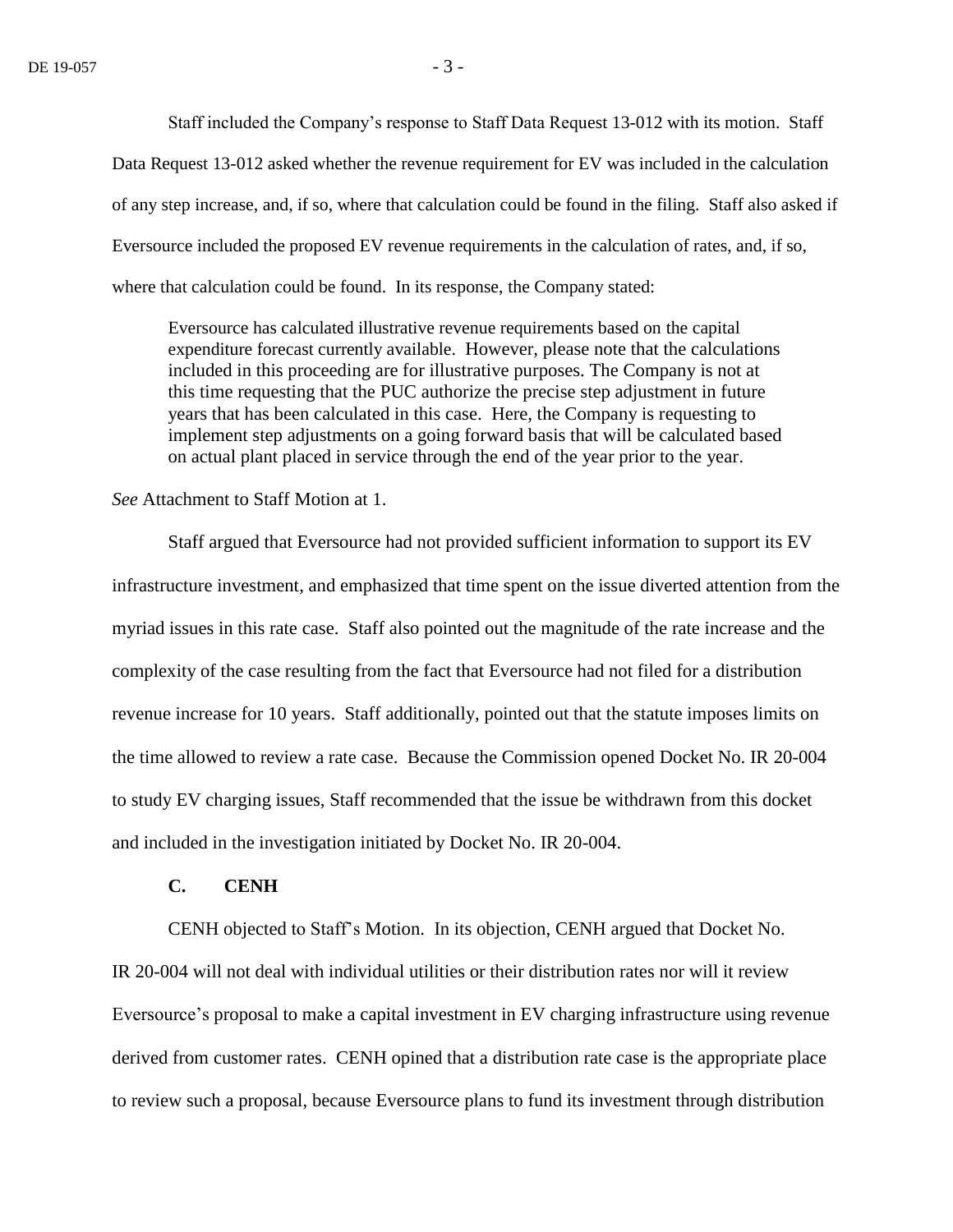revenue. CENH claimed that it does not make sense to do as Staff suggests because other parties have already intervened and expended resources on the EV issue in the instant distribution rate case.

#### **D. DES**

DES objected to Staff's Motion claiming that Staff misunderstands the nature of Eversource's EV charging infrastructure proposal and the scope of SB 575 which resulted in the Commission opening Docket No. IR 20-004.

DES stated that it intervened in this docket for the sole purpose of addressing EV rate design as it relates to reducing emissions from the transportation sector. DES argued that statements in the direct testimonies of Mr. Quinlan, Mr. Purington and Mr. Lajoie provide an overview of the Grid Transformation and Enablement Program (GTEP). DES said that Eversource proposed to invest approximately \$2 million in an EV make-ready program as part of GTEP, and that the investment can be characterized as a typical utility capital investment.

In addition, DES opined that the legislation resulting in Docket No. DE 20-004 intended the investigation of price signals that influence charging behavior and not the investigation of proposed capital investments or programs of any specific utility. DES agreed that time-of-use pricing could be considered in DE 20-004.

#### **E. The Office of the Consumer Advocate**

The OCA filed a letter supporting Staff's Motion. The OCA stated that when Eversource submitted its petition to increase distribution rates it did not file evidence to support the inclusion of any investments related to EV charging in its rate base. The OCA cited RSA 378:8; establishing that the burden of proof for charging higher rates is on the petitioner. The OCA argued that Eversource has not met that burden. The OCA stated it is far from clear whether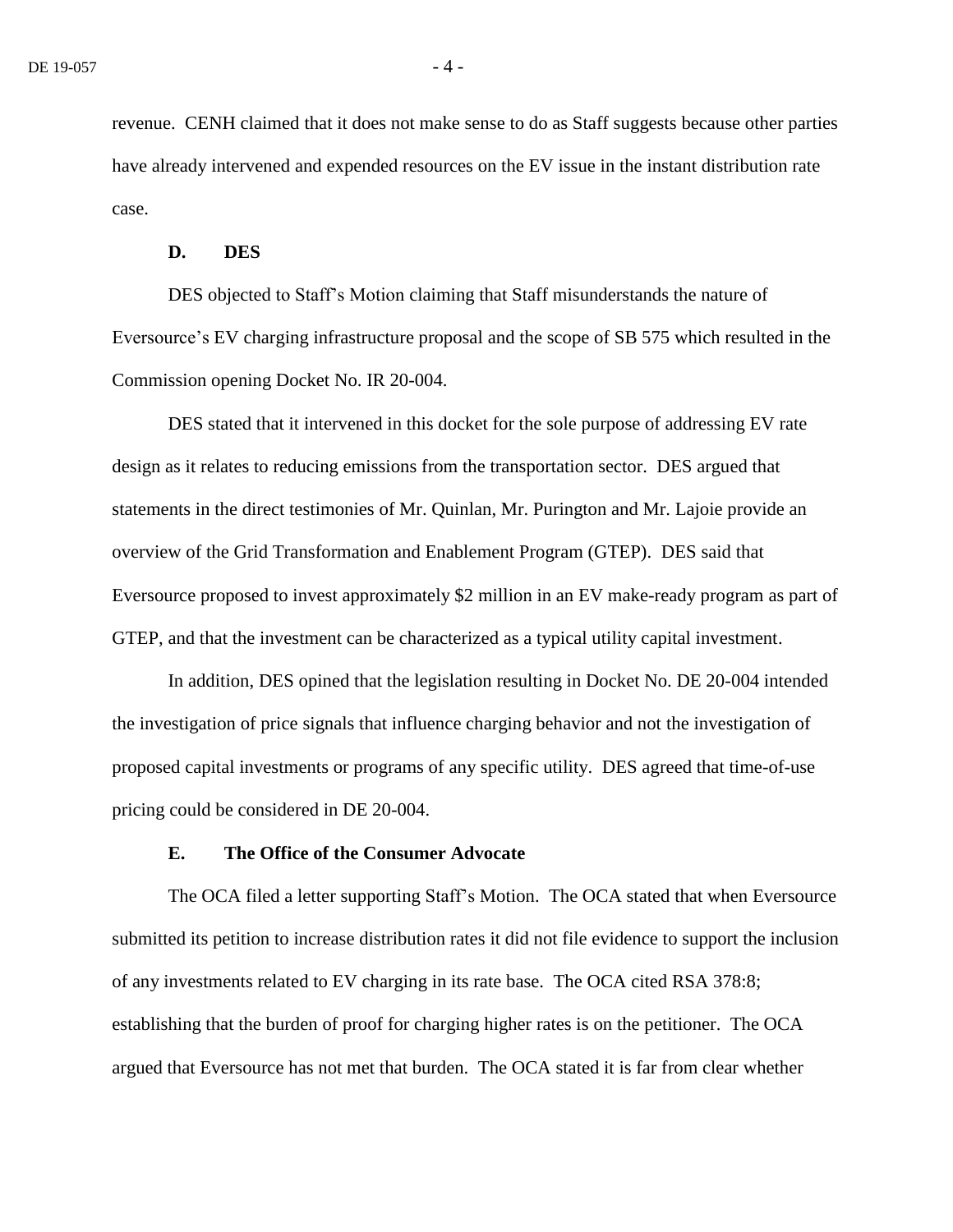Eversource is seeking an order in this docket for EV rate design or investment in EV charging infrastructure. On that basis, the OCA agreed with Staff that the issue of EV infrastructure investment should be removed from the instant docket.

### **III. COMMISSION ANALYSIS**

We have reviewed the Motion and the arguments presented by the parties. While we appreciate Staff's position on the need to spend time investigating aspects of the rate case other than proposed funding for EV charging infrastructure, we agree with CENH that Staff's Motion comes too late in the proceeding. As CENH points out, both CENH and DES participated in this docket in large part because of the EV proposal described, however briefly, in Eversource's filing. Therefore, we decline to remove the issue at this point in the proceeding.

We disagree with CENH regarding the merits of leaving rate design for charging electric vehicles in the rate case, as we have opened Docket No. IR 20-004 for the investigation of rate design issues associated with electric vehicle charging. Eversource did not submit any proposed rate design for EV charging in this docket. We conclude, therefore, that it is more appropriate to consider general EV charging rate design issues in the context of the investigation initiated in IR 20-004. Accordingly, any party that has an interest in EV charging rate design, should present its position or proposal in Docket No. IR 20-004.

Insofar as Eversource proposed cost-recovery of EV charging infrastructure investment through some potential step increase in a future year, we allow that issue to remain in the instant proceeding. As the OCA identified in its letter of support for the Motion, Eversource has the burden of proving the merits of its proposal. RSA 378:8. We will decide the issue in the context of the entire rate proposal presented by Eversource.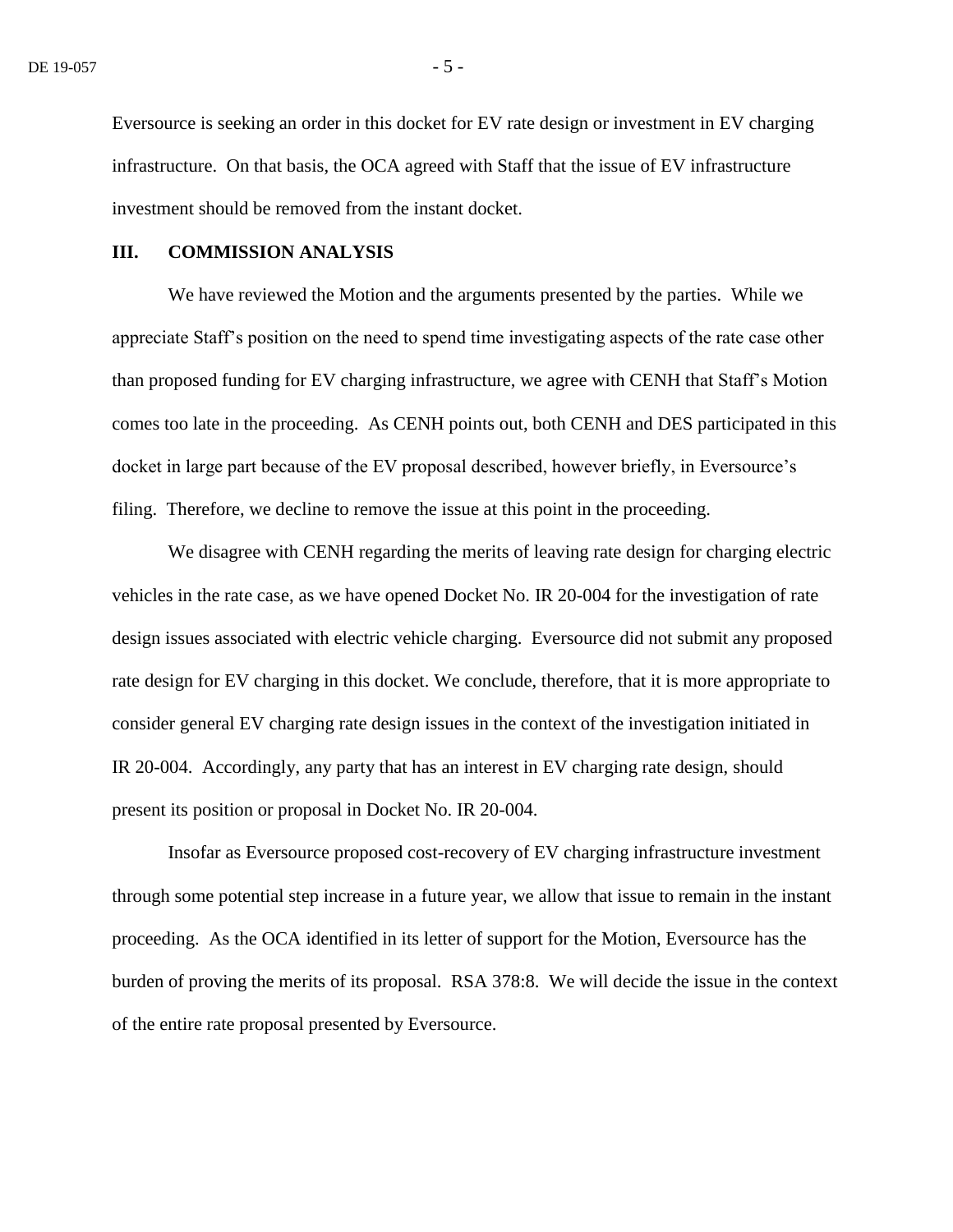In conclusion, the Commission finds that it is appropriate for parties to this case that have an interest in the development of EV rate design to present their concerns and proposals in Docket No. IR 20-004. In that docket, the Commission is considering the merits of various rate designs to apply to EV charging, including whether a demand charge is appropriate for electric vehicles. The issue of whether Eversource will be entitled to cost recovery through distribution rates for possible future EV infrastructure investment will remain in the current proceeding.

#### **Based upon the foregoing, it is hereby**

**ORDERED**, that the issues related to electric vehicle charging rate design shall be removed to Docket No. IR 20-004; and it is

**FURTHER ORDERED**, that the issue of whether Eversource will be authorized to include any capital costs associated with electric vehicle charging infrastructure in its proposed step adjustment to distribution rates will remain in this rate proceeding.

By order of the Public Utilities Commission of New Hampshire this twenty-eighth day of May, 2020.

 $D$ ianne  $M$ Chairwoman

Kathryn M. Bailey Commissioner

Michael S. Giaimo Commissioner

Attested by:

Debra A. Howland Executive Director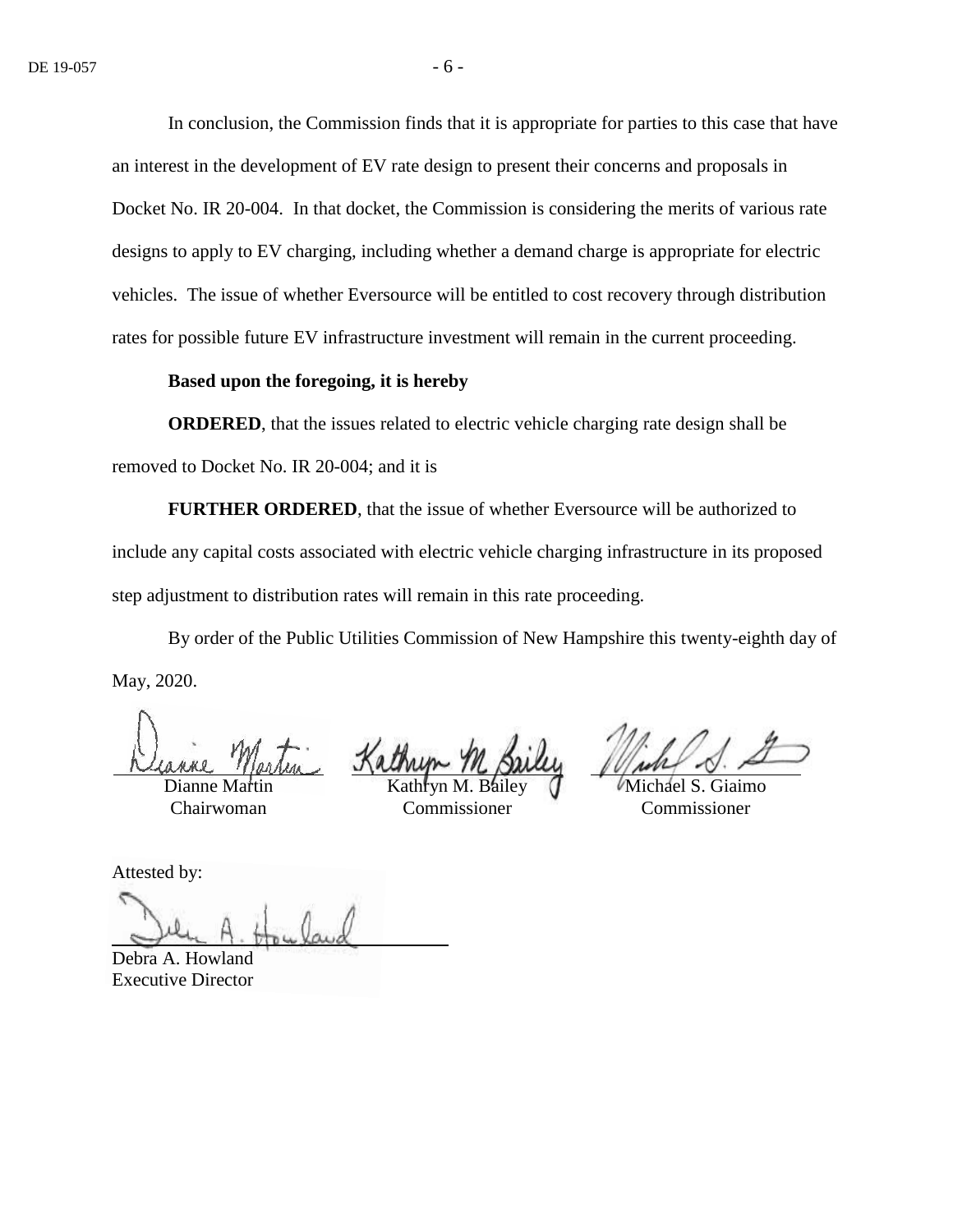# Service List - Docket Related

Docket# : 19-057

Printed: 5/28/2020

Email Addresses

ExecutiveDirector@puc.nh.gov palvarez@wiredgroup.net suzanne.amidon@puc.nh.gov robert.bersak@eversource.com mbirchard@keyesfox.com aboyd@acadiacenter.org brianna@cleanenergynh.org james.brennan@oca.nh.gov kelly@cleanenergynh.org brian.buckley@puc.nh.gov rburke@nhla.org mcampbell@keeganwerlin.com richard.chagnon@puc.nh.gov pradip.chattopadhyay@oca.nh.gov jessica.chiavara@eversource.com john@johncoffman.net roger@fsconline.com kristi.davie@eversource.com johndefever@yahoo.com kurt.demmer@puc.nh.gov allen.desbiens@eversource.com paul.dexter@puc.nh.gov troy.dixon@eversource.com jdonahue@preti.com pearl.donohoo-vallett@brattle.com jay.dudley@puc.nh.gov Stephen.Eckberg@puc.nh.gov eemerson@primmer.com matthew.fossum@eversource.com tom.frantz@puc.nh.gov mhorne@hcc-law.com tklaes@blueridgecs.com donald.kreis@oca.nh.gov marc.lemenager@eversource.com erica.menard@eversource.com tmlarkinassociates@gmail.com madeleine@cleanenergynh.org